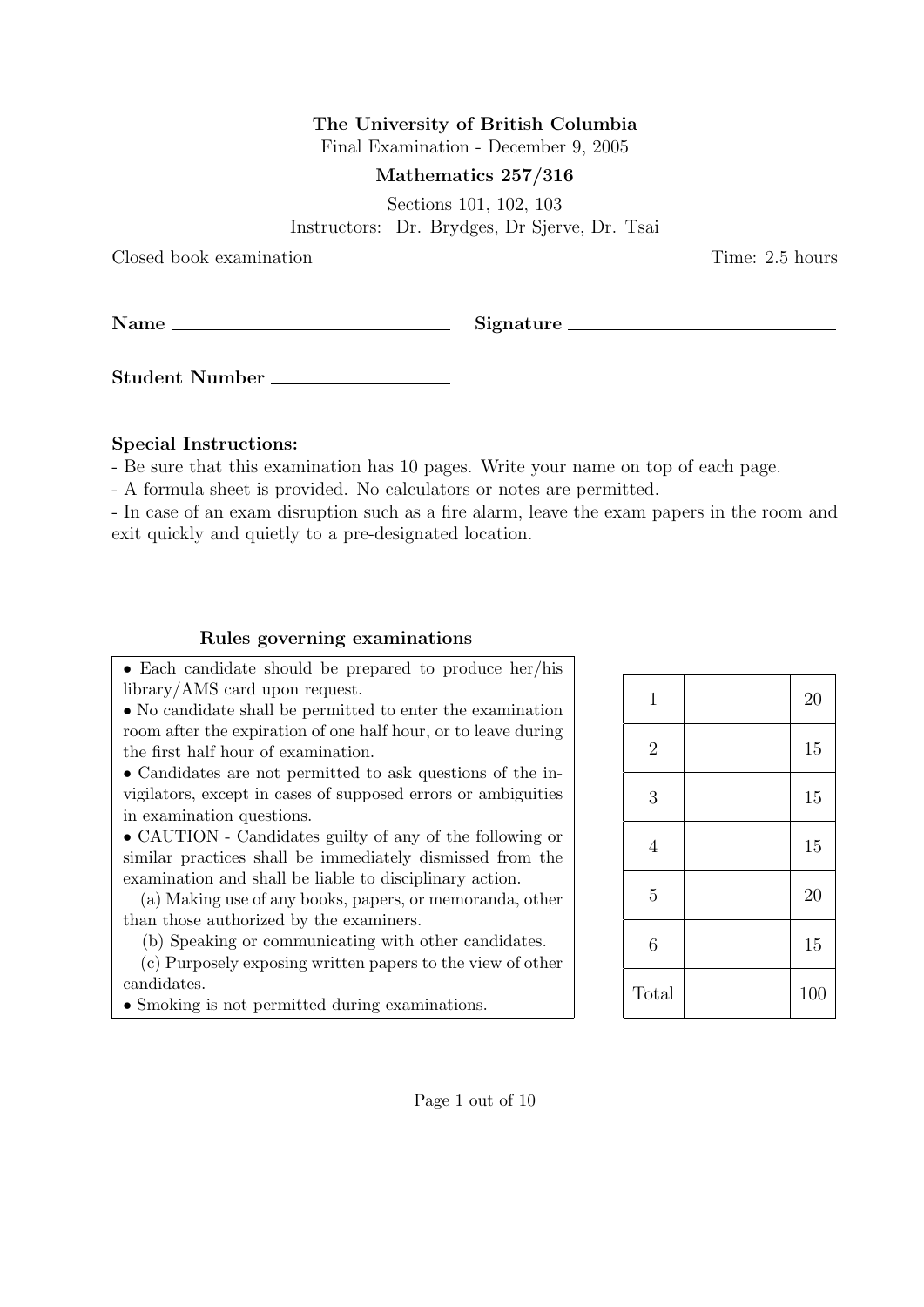[20] 1. Consider the equation

$$
2x^2y'' - xy' + (1+x)y = 0
$$

(a) Find two values of r such that there are solutions of the form  $y(x) = \sum_{n=0}^{\infty} a_n x^{n+r}$ .

(b) Find the recurrence relation for  $a_n$  in terms of  $a_{n-1}$  for both values of r. (You may do both at the same time by not substituting values for  $r$  in the recurrence relation).

(c) For the larger of the two values of r and for  $a_0 = 1$  find  $a_1, a_2, a_3$ .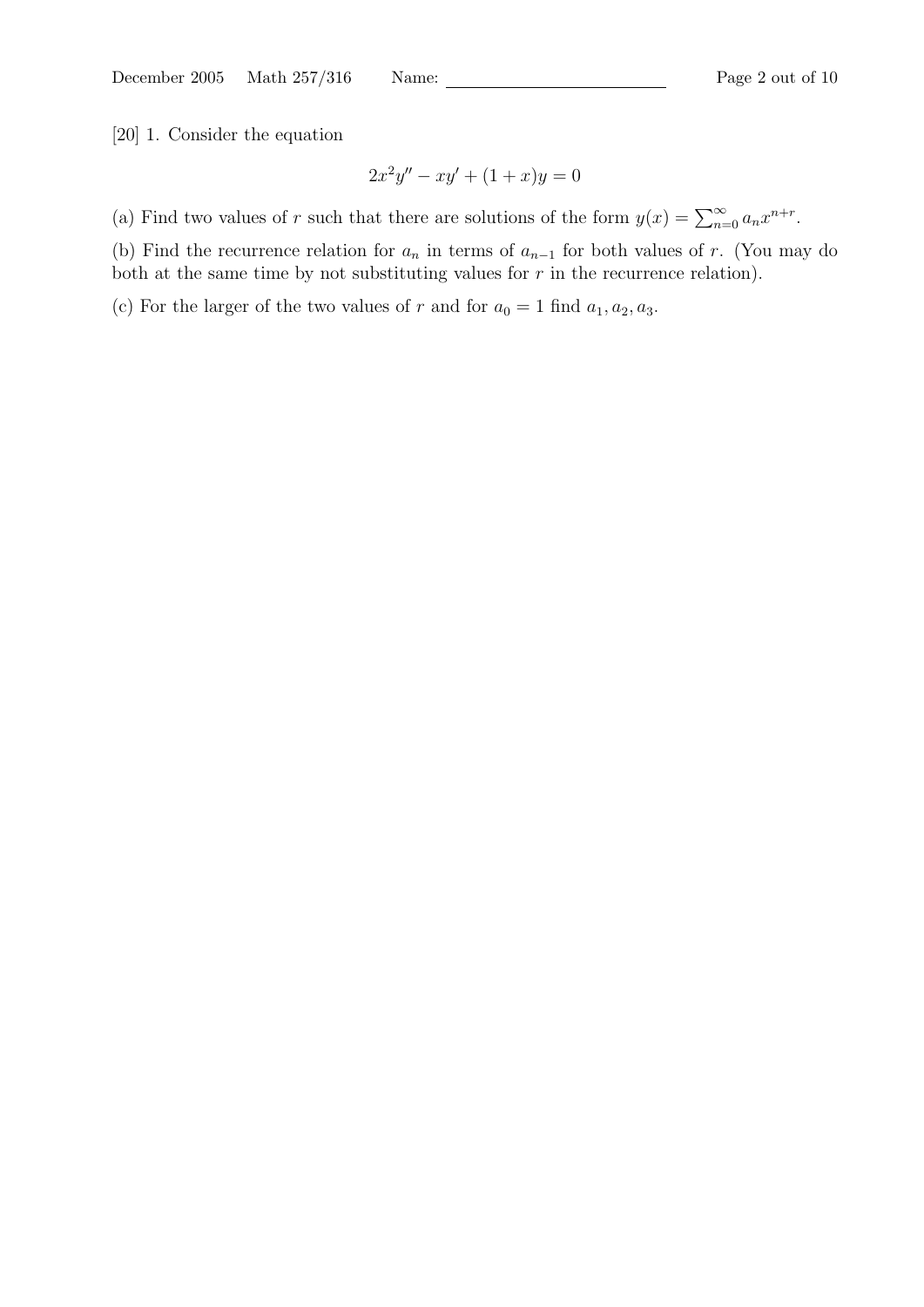[blank page]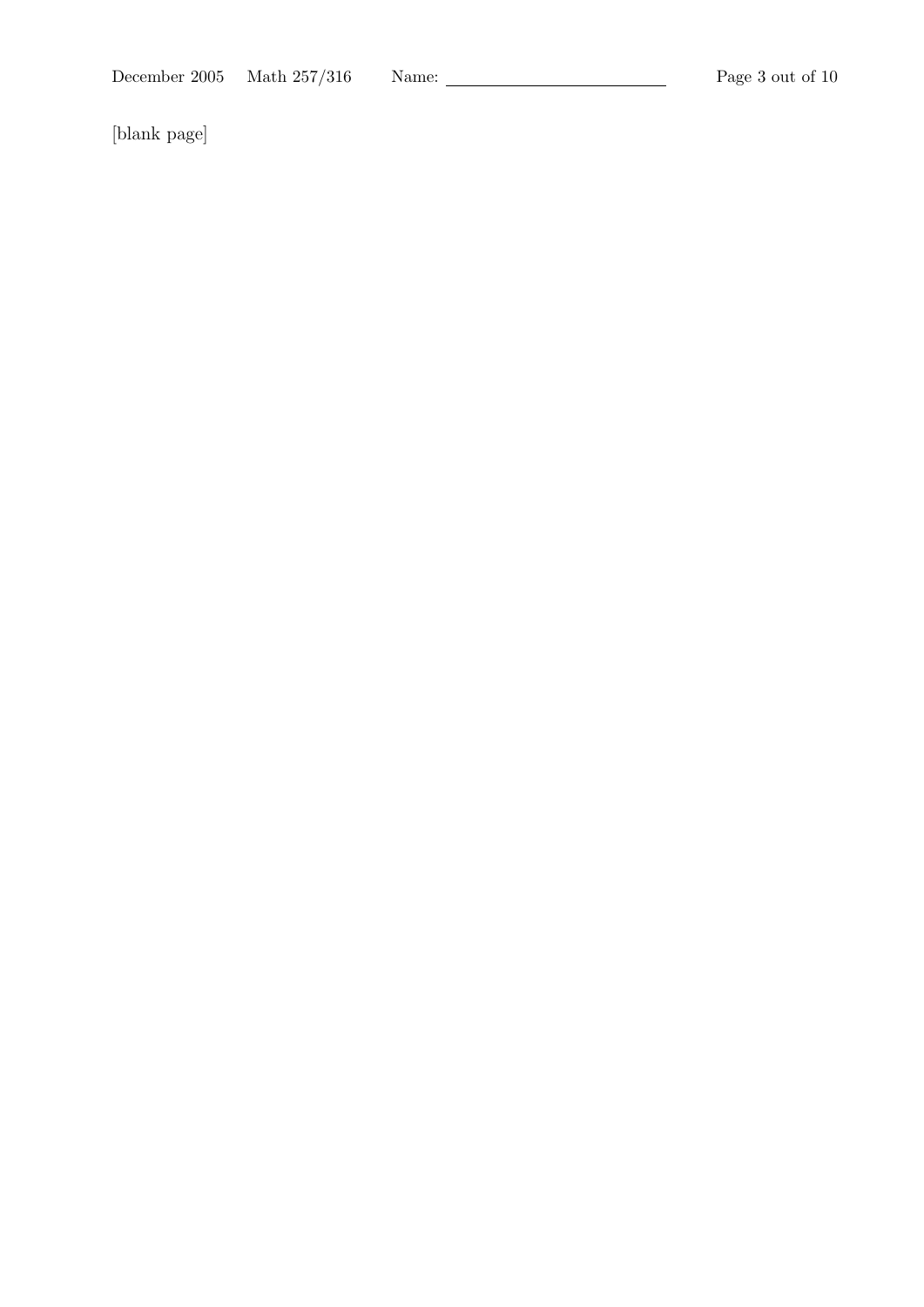$$
u_t(x,t) = u_{xx}(x,t)
$$

for  $0\leq x\leq 1$  and  $t\geq 0$  with non-homogeneous boundary conditions

$$
u(0, t) = 1, \quad u(1, t) = 0, \quad \forall t > 0
$$

and initial condition

$$
u(x,0) = 1 + x.
$$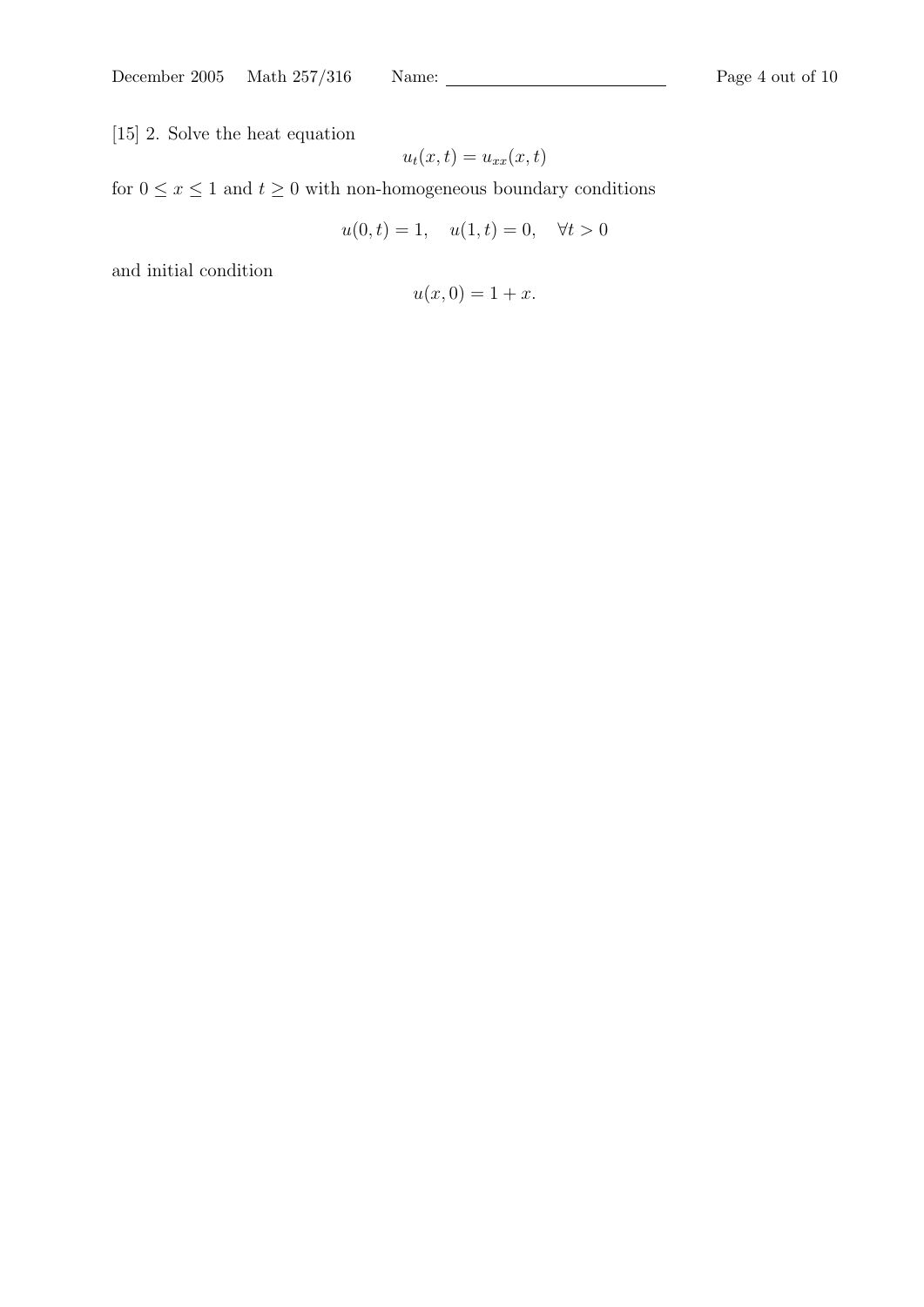[15] 3. Consider the wave equation  $u_{tt} = u_{xx}$  for  $x \in \mathbf{R}$ ,  $t > 0$ , with the initial conditions  $u(x, 0) = f(x), u_t(x, 0) = g(x),$  where

$$
f(x) = \begin{cases} 0 \text{ if } x \le 0, \\ x \text{ if } 0 \le x \le 1, \\ 1 \text{ if } x \ge 1 \end{cases} \qquad g(x) = \begin{cases} 0 \text{ if } x < 0, \\ 1 \text{ if } 0 \le x \le 1, \\ 0 \text{ if } x > 1. \end{cases}
$$

(a) Solve the solution  $u(x, t)$  using d'Alembert's formula. Simplify it as much as possible. Hint: draw the graph of  $f'(x)$ , where it exists.

(b) Plot  $u(x, 0), u(x, 1)$  and  $u(x, 2)$  for  $|x| \leq 4$ .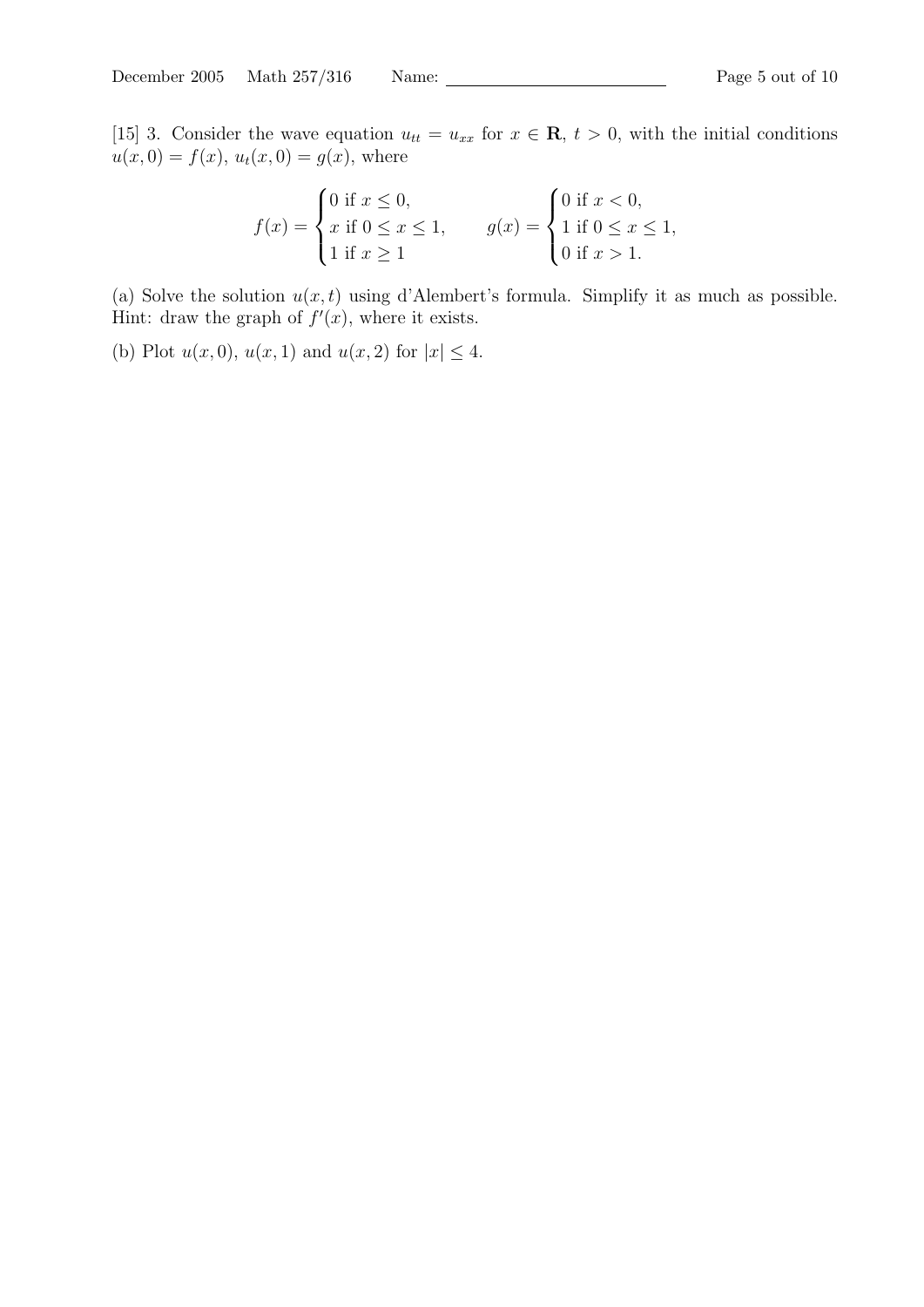[15] 4. Solve the equation

$$
\left(\frac{\partial^2}{\partial x^2} + \frac{\partial^2}{\partial y^2}\right)u(x, y) = 0
$$

for  $0 \leq x \leq \pi$  and  $0 \leq y \leq 1$  with boundary conditions

$$
u(0, y) = \sin(\pi y), \quad u(\pi, y) = 0, \quad u(x, 0) = \sin^3 x, \quad u(x, 1) = 0.
$$

Hint:  $\sin^3 x = \frac{3}{4}$  $\frac{3}{4} \sin x - \frac{1}{4}$  $rac{1}{4}\sin(3x)$ .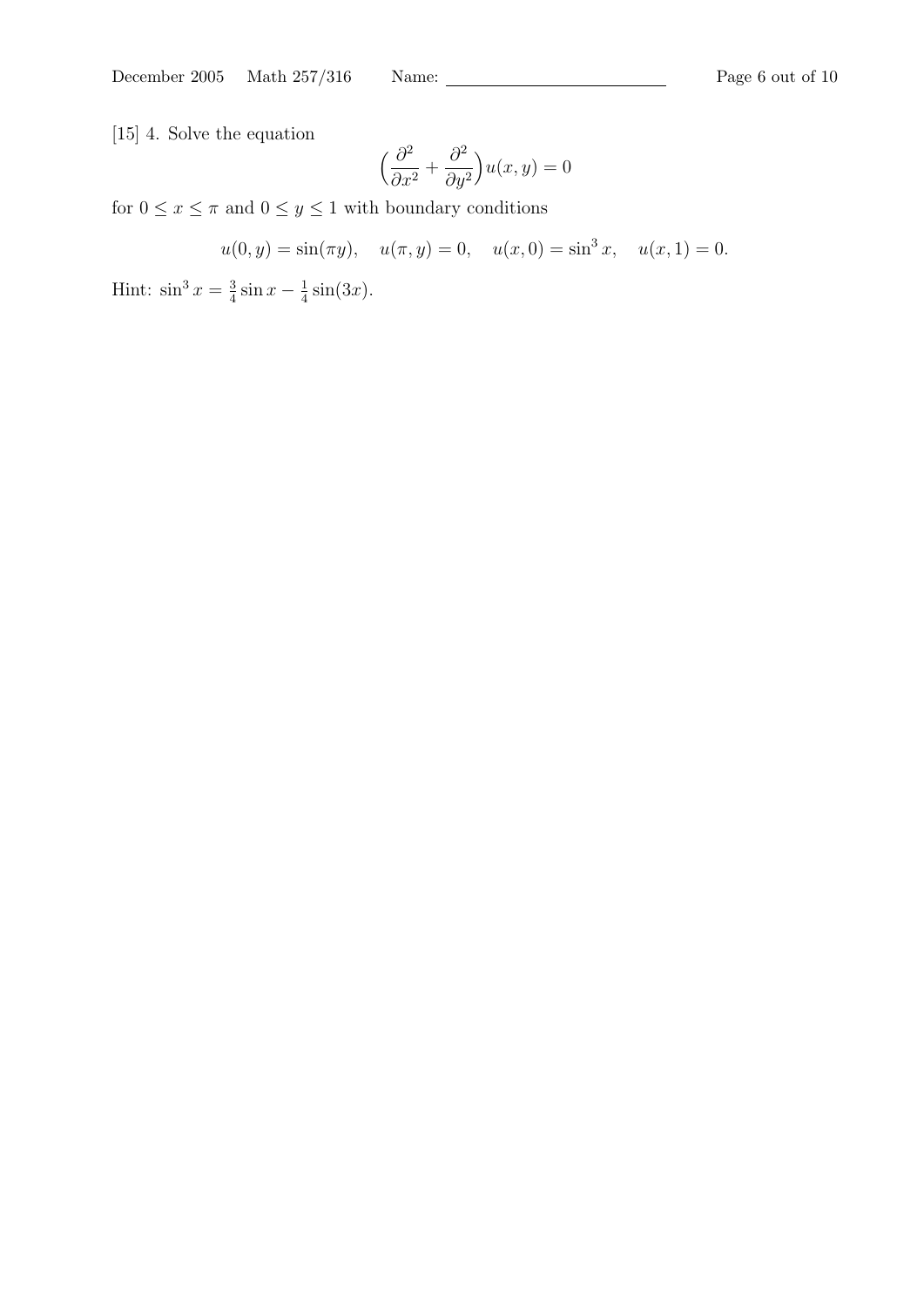$$
x^{2}y'' + xy' + \lambda y = 0, \quad y'(1) = 0, \quad y'(e) = 0.
$$

(a) Find all values of  $\lambda$  such that this problem has a non-zero solution  $y(x)$ . For each value of  $\lambda$  you find give a non-zero solution  $y(x)$ .

(b) Let  $y_j(x)$ ,  $y_k(x)$  be non-zero solutions corresponding to different values of  $\lambda$  in part (a). Is there an orthogonality relation satisfied by  $y_j(x)$  and  $y_k(x)$ , and if so what is it? (This can be answered without answering part (a)).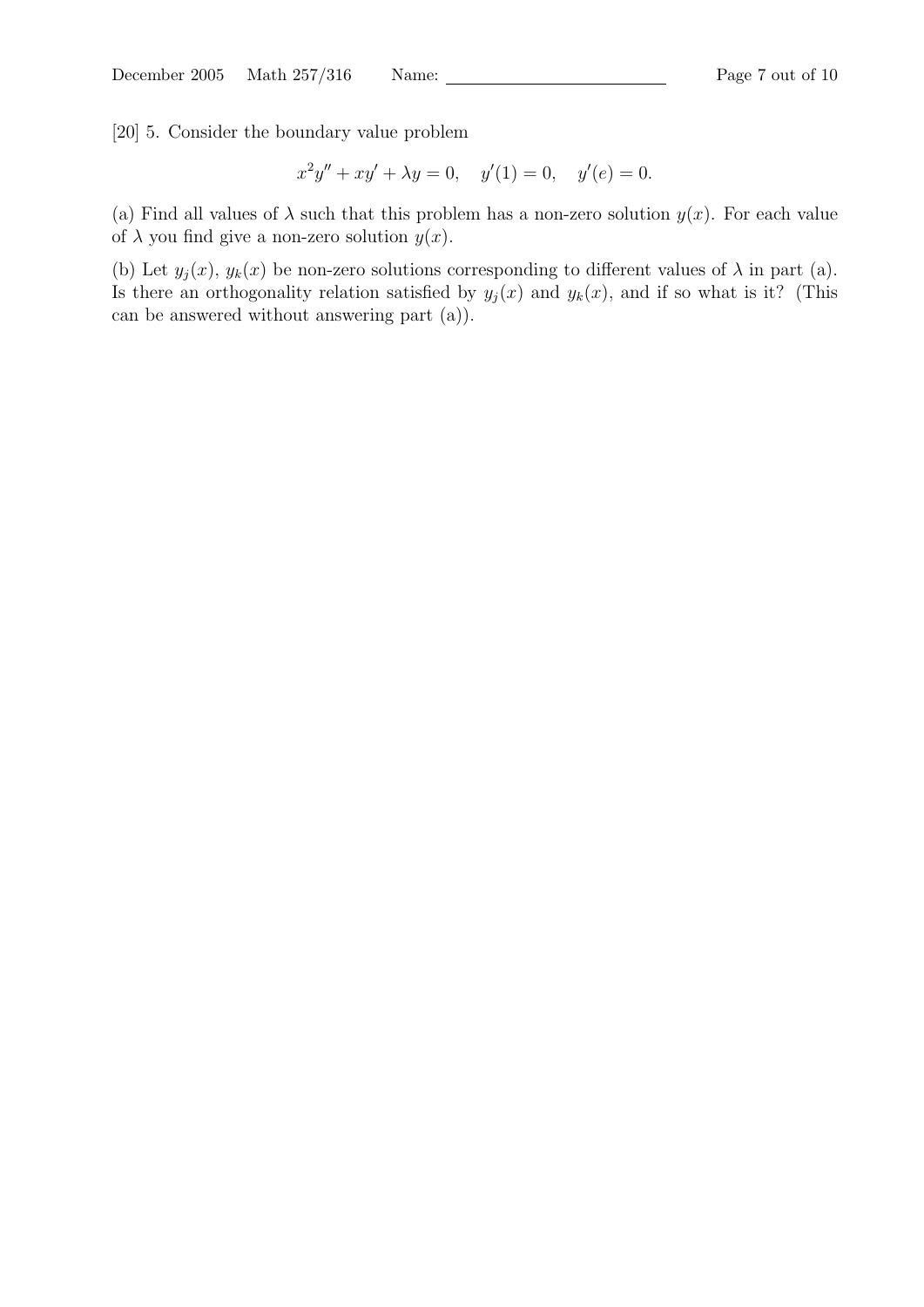[blank page]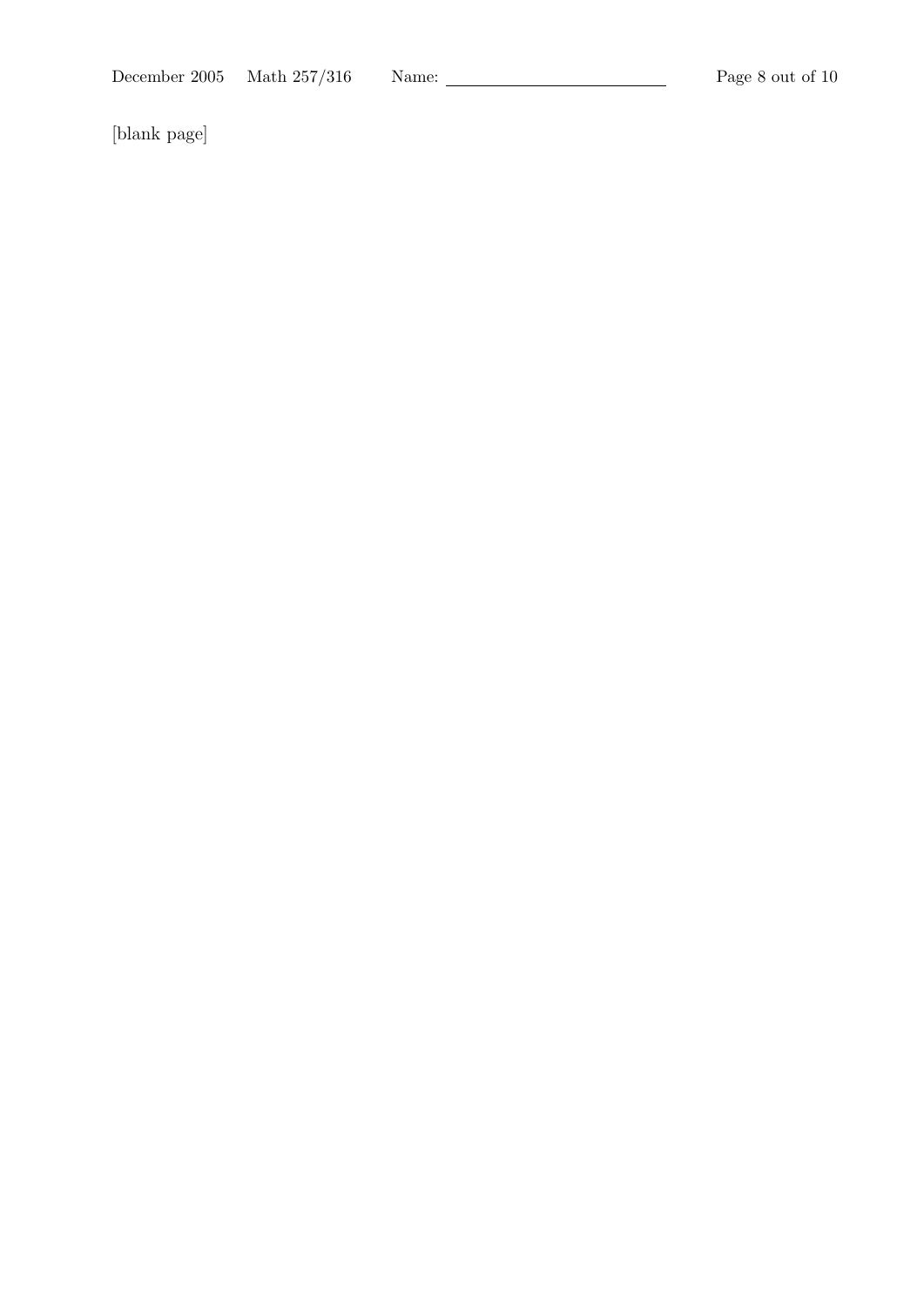[15] 6. Consider the problem

 $\Delta u + u = 0$  on the disc  $0 < r < 1$ ,  $0 \le \theta \le 2\pi$ ,  $u(1, \theta) = f(\theta)$  on the boundary.

(a) Use the separation of variables method to find <u>all</u> solutions of the form  $u(r, \theta) = R(r)\Theta(\theta)$ , which are finite at the origin. Show your work.

(b) Find the solution if  $f(\theta) = \sin 6\theta$ .